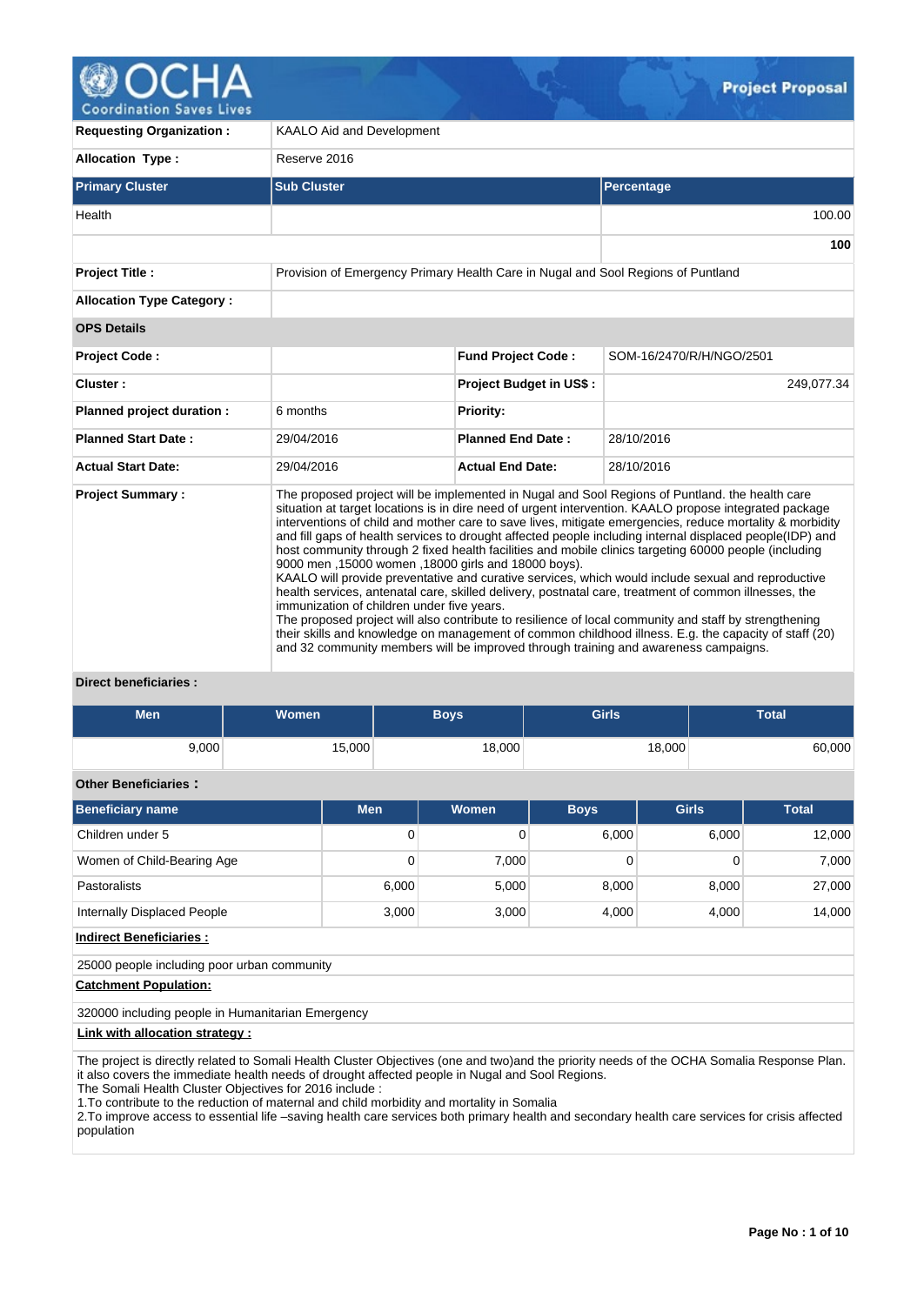#### **Sub-Grants to Implementing Partners :**

| <b>Partner Name</b>                                    |                             | <b>Partner Type</b>     |                             | <b>Budget in US\$</b> |               |  |  |  |  |
|--------------------------------------------------------|-----------------------------|-------------------------|-----------------------------|-----------------------|---------------|--|--|--|--|
|                                                        |                             |                         |                             |                       |               |  |  |  |  |
| Other funding secured for the same project (to date) : |                             |                         |                             |                       |               |  |  |  |  |
|                                                        | <b>Other Funding Source</b> |                         | <b>Other Funding Amount</b> |                       |               |  |  |  |  |
|                                                        |                             |                         |                             |                       |               |  |  |  |  |
| <b>Organization focal point:</b>                       |                             |                         |                             |                       |               |  |  |  |  |
| Name                                                   | <b>Title</b>                | Email                   |                             |                       | Phone         |  |  |  |  |
| Omar Sheikh Hamud                                      | +252907153001               | omarshiikh001@gmail.com |                             |                       | +252907153001 |  |  |  |  |
| <b>BACKGROUND</b>                                      |                             |                         |                             |                       |               |  |  |  |  |
| 1. Humanitarian context analysis                       |                             |                         |                             |                       |               |  |  |  |  |

According to UNOCHA (2015), an estimated 511,000 persons are in need of immediate, life-saving assistance in Bari, Nugal and Sanag regions. Specifically for Deyr 2015, Puntland has experienced low rains across large areas of Bari, Nugal, Sanag and Sool regions (FAO-FSNAU, 2015). In the absence of adequate infrastructure, poor performance of rains has resulted in direct and significant effects on living conditions for the local population.

According to the Deyr 2015 estimates from FSNAU, 11% of the population of Bari region is in crisis or emergency (IPC 3 or 4). The corresponding figure for Sanag is 10%. It is estimated that a significant share of the population across all three regions are stressed (IPC 2), who can slip into more extreme levels of food insecurity due to the drought. Worryingly, the latest projections from FEWSNET (2016) indicate that the regions represent one of the most food insecure hot spots in Somalia, with large areas of Bari and sanaag under crisis conditions.

The current assessment of the drought situation as per the Somali Food Security and Nutrition Analysis Unit(FSNAU) post deyr 2015 report (FSNAU 2015/16 Post Deyr Food Security and Nutrition outlook report February 17, 2016), about 4.7 million people, approximately 38% of the total population, will be food insecure between February and June 2016. Out of these 931,000 people will be in Crisis (IPC Phase 3). Women and children are the most vulnerable in any crisis situation, according to the January 2016 UNICEF Somalia Situation report, 308,000 children under- five are acutely malnourished and 58,300 children are severely malnourished. El Niño weather patterns has suppressed rains in the north of the country, exacerbating existing drought conditions in Somaliland and Puntland, resulting in an emergency declaration by both governments in Puntland and recently in Somaliland. In Puntland, 220,000 people, 65% of the population, are affected by drought, with the worst affected regions being Bari, Nugal, Sanaag, Sool and Karkar

As far as health concern, the health facilities at target locations are operating below capacity due to low capacity of health staff, shortage of essential equipment, drugs, poor referral system and poor staff capacity. Several health problems face the region; the high maternal and infant mortality rate, high incidence of vaccine preventable diseases, childhood communicable diseases, anemia, malnutrition, respiratory tract infections, AWD and problems associated with pregnancy and childbirth are among the most serious.

### **2. Needs assessment**

As per the World Health Organization (WHO) report in 2014, Somalia faces some of the worst health indicators in the world; only 30 per cent of people have access to health services and one in five children die before their fifth birthday. Measles is one of the leading causes of death of young children, especially among young, malnourished children, a situation made worse by the lack of health services. The current drought in Puntland has caused internal Migration among the communities in search for water and pasture for their livestock, causing some health services to become overwhelmed as the population increases in particular areas. However, according to KAALO assessment most of the communities are lacking access to primary healthcare causing to an inadequate number of health facilities and poor physical and technical capacity of the few existing ones, a majority of women in Puntland have no access to primary health care services, including family planning, antenatal care (ANC), micronutrient supplementation and clean and safe delivery services.

The effect of the drought caused increased food prices which has resulted serious food insecurity in Puntland, disrupted livelihoods of both rural and urban population leading to a highly increasing malnutrition rate.

As a coping mechanism, communities resort to unsafe water sources thus exposing them to water borne disease outbreaks and the capacity to respond to the AWD/cholera outbreak is weak, this has been precipitated by shortages of medical supplies, insufficient resources including staff; access to health facilities is inadequate in target locations and especially in Sool where these severe health service shortage. and number of partners working in the area are very limited.

According to UNICEF MISC, Morbidity and mortality data showed that high maternal and neonatal mortality (1047/100000 live births), this due, mainly, to low and poor quality of antenatal and postnatal care. Only one in four pregnant women attends at antenatal care. About 90% of women deliver at home and low coverage of routine EPI in the health facilities.

KAALO RDO recognizes that women, girls, boys and men play different roles within the family and community, and have different levels of access to power and resources. Thus, during assessment all groups were consulted and actively participated in needs assessments and design-making to meet the needs of young and old, male and female, and ensure that all have equal access to the health care services. the ministry of health and partners as deeply consulted to avoid duplication and its one of the reasons KAALO selected these locations, In this project, KAALO RDO is planning to implement integrated emergency PHC services in the most drought affected locations Nugal and Sool regions of Puntland through two fixed health facilities and mobile teams targeting 60000 people (including 9000 men ,15000 women ,18000 girls and 18000 boys) with equal access to women, girls, men and boys, Kaalo will particularly integrate the project with its ongoing Wash project funded by DPA (DANISH Peoples' Aid, 2014-2016) and will have close discussions with partners working on other cluster projects such as nutrition, food security and Wash to provide full comprehensive package for the drought affected people in these target locations and avoid duplication.

### **3. Description Of Beneficiaries**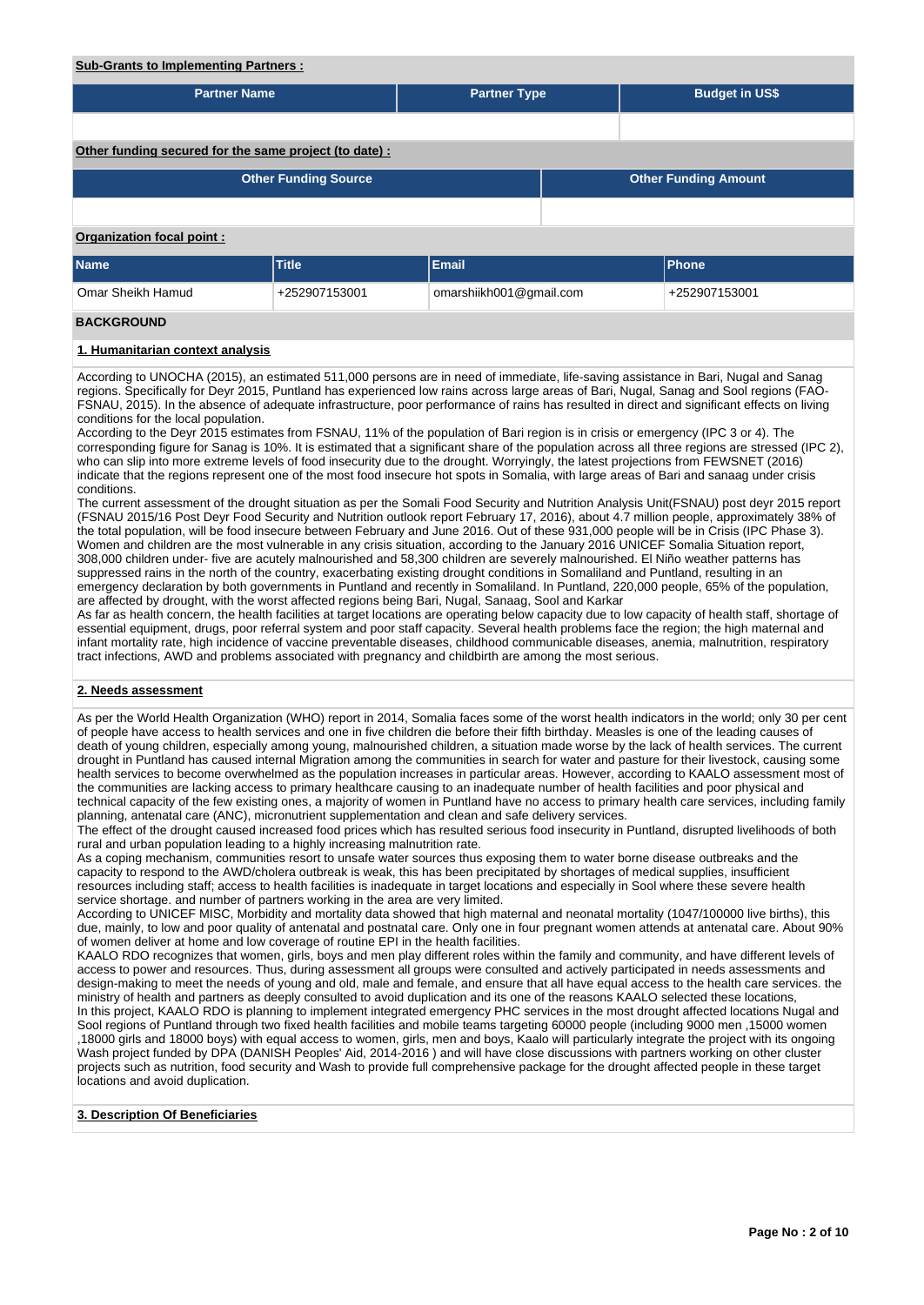The benificiries are people in Humanitarian Emergency (HE) affected by drought, host communities and IDPs, and particularly vulnerable villages communities, they include boys, girls, men and women, and in need of health services and are based upon the estimates of the health/ nutrition cluster of the local population, encompassing:

- 50% of the populations are in Taleex district (30000 beneficiaries (4500 men, 7500 women, 9000 boys,9000 girls)

- Waber location /Garowe(25% of the target population and 100% of the IDPs (15000 individuals)
- 25% of the populations are in Garowe Town (2250 men, 3750 women, 4500 boys, 4500 girls)

#### **4. Grant Request Justification**

The target locations of this project (Garowe and taleex )and are among areas recommended by nutrition and health cluster for this allocation. The proposed project interventions include provision of ANC/PNC services to pregnant and lactating mothers respectively , outpatient consultation (over five and under five),skilled delivery , management of common childhood illness, prevention of vaccine preventable disease ,prevention and control of communicable diseases. the proposed activities will contribute reduction of maternal and neonatal mortality as well as reduction of incident /morbidity of communicable diseases including AWD and malaria through increased institutional deliveries by skilled person, it will reduce risks of being vulnerable to communicable diseases such as water borne diseases, hence Reduced number of people in need of critical life-saving humanitarian assistance

#### **5. Complementarity**

KAALO is responding to the current drought in in Puntland in terms of healthcare, WASH, and food security from early 2015 and the proposed project will serve as continuation of the lifesaving health interventions with scale up to more vulnerable localities identified during the life of the project.

In Puntland , KAALO is implementing WASH project in partnership with DPA ,health care services under UNICEF ,The existing health facilities will serve as referral health facilities for any emergency health issue in the field and will complement the response for wider reach and reduce vulnerabilities related to health and complement the current water trucking /voucher in Puntland.

The on going health project gap include (lack of referral system between the community and health center and hospital, shortage of medical supplies ,limited training for staff and community members , lack of finding cause to close most of health facilities in Puntland region), through this project , KAALO will fill the identified gaps mentioned above by providing mobile clinic at community level ,strengthening referral system,providing medical supplies.

Hence, the ongoing Wash project plus the fish for development (livelihoods project) project will bridge the gap hence will provide comprehensive response to effected communities,

#### **LOGICAL FRAMEWORK**

#### **Overall project objective**

To Provide integrated primary health care to drought affected population in Garowe and Taleex Districts in Puntland

| Health                                                                                                                                                                                               |                                                 |                                 |
|------------------------------------------------------------------------------------------------------------------------------------------------------------------------------------------------------|-------------------------------------------------|---------------------------------|
| <b>Cluster objectives</b>                                                                                                                                                                            | <b>Strategic Response Plan (SRP) objectives</b> | <b>Percentage of activities</b> |
| Improved access to essential life-saving<br>health services (quality primary and<br>secondary health care) for crisis-affected<br>populations aimed at reducing avoidable<br>morbidity and mortality | Somalia HRP 2016                                | 60                              |
| To contribute to the reduction of maternal<br>and child morbidity and mortality                                                                                                                      | Somalia HRP 2016                                | 40                              |

**Contribution to Cluster/Sector Objectives :** The proposed project interventions are in line with health cluster objectives (objective 1,2 ) , the project interventions include provision of antenatal care ,delivery services and postnatal care services to pregnant and lactating mothers respectively, outpatient consultation (over five and under five), skilled delivery, management of common childhood illness, prevention of vaccine preventable disease, prevention and control of communicable diseases. The proposed activities will contribute reduction of maternal and neonatal mortality as well as reduction of incident /morbidity of communicable diseases including acute water diarrhea and malaria through increased institutional deliveries by skilled person, postnatal care visit, family planning services and awareness rising on utilization of services

#### **Outcome 1**

The provision of integrated Primary Health Care services to 60000 vulnerable communities(including 9000 men ,15000 women ,18000 girls,18000 ) in Nugal and Sool Regions improved

#### **Output 1.1**

#### **Description**

Improved availability and accessibility of integrated Primary Health care services through continues /establishment of two fixed health center and mobile clinics in IDP camps and host community in Nugal and Sool regions

#### **Assumptions & Risks**

### **Activities**

#### **Activity 1.1.1**

#### **Standard Activity : Primary health care services, consultations**

Provide consultation for diagnosis and treatment of common illnesses through Health facilities/mobile clinic to 60% of target vulnerable communities(including 10800 boys,10800 girls, 5400 men and 9000 women ) in Nugal and Sool Regions

#### **Activity 1.1.2**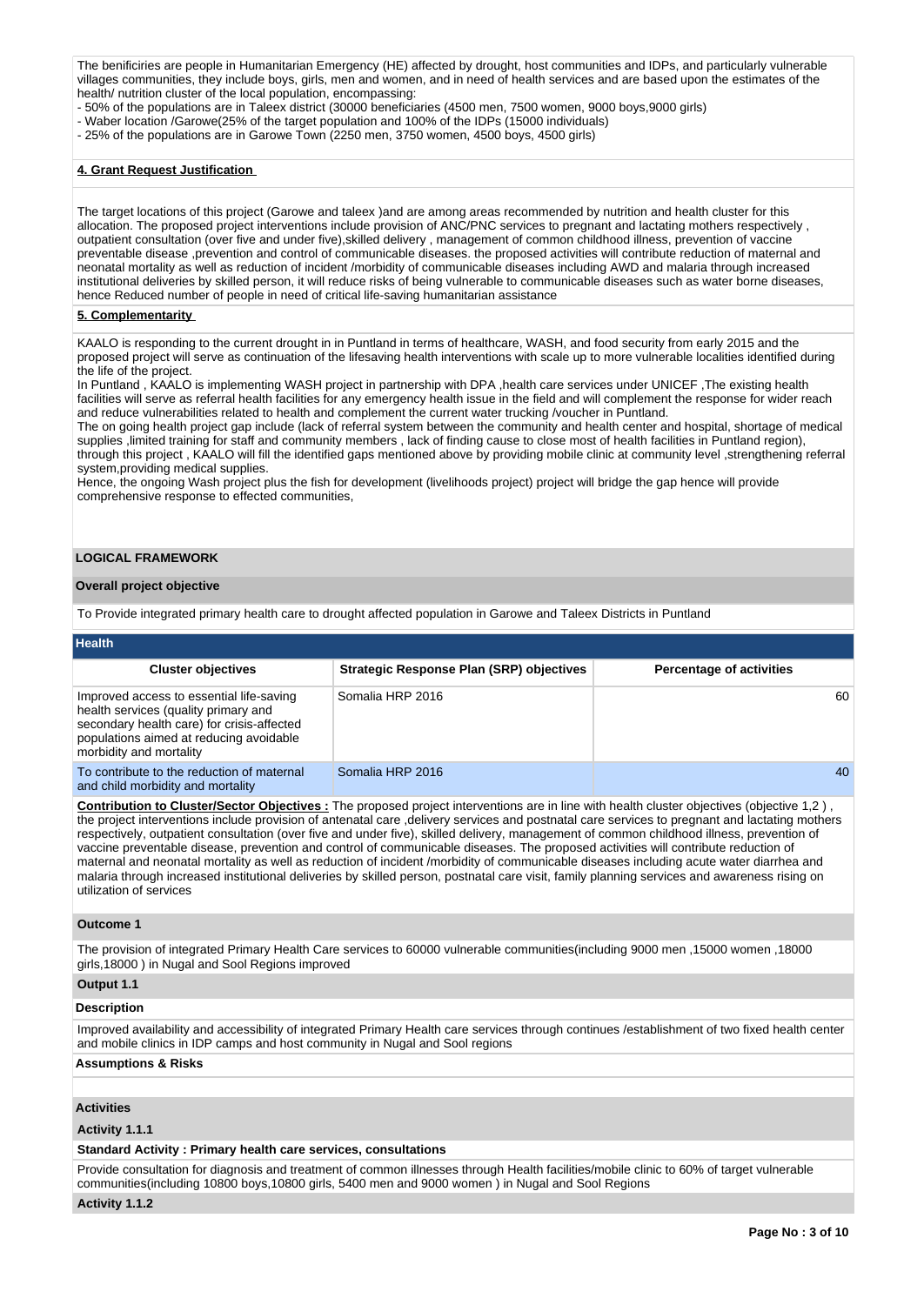### **Standard Activity : Drug distribution**

Provide essential medical supplies and equipment in two health facilities and mobile clinic at target location. This will reduce stock out of health facilities at target location

### **Activity 1.1.3**

### **Standard Activity : Primary health care services, consultations**

Provide ANC,delivery and PNC services to estimated 3240 women through two fixed health facilities in Nugal and Sool regions. **Indicators**

|                                                                     |                                                                             |                                                                                       | <b>End cycle beneficiaries</b> |              |  |            | End<br>cycle  |  |
|---------------------------------------------------------------------|-----------------------------------------------------------------------------|---------------------------------------------------------------------------------------|--------------------------------|--------------|--|------------|---------------|--|
| Code                                                                | <b>Cluster</b>                                                              | <b>Indicator</b>                                                                      | <b>Men</b>                     | <b>Women</b> |  | Boys Girls | <b>Target</b> |  |
| Indicator 1.1.1                                                     | Health                                                                      | Number of consultations per clinician per day by<br>Health facility                   |                                |              |  |            | 30            |  |
|                                                                     | <b>Means of Verification: OPD registers, photos , monthly HMIS reports,</b> |                                                                                       |                                |              |  |            |               |  |
| Indicator 1.1.2                                                     | Health                                                                      | Number of health facilities supported                                                 |                                |              |  |            | 2             |  |
|                                                                     |                                                                             | <b>Means of Verification:</b> Inventory list, photos, monthly drug consumption report |                                |              |  |            |               |  |
| Indicator 1.1.3                                                     | Health                                                                      | Number of women provided ANC/PNC services                                             |                                |              |  |            | 3.240         |  |
| <b>Means of Verification:</b> ANC Registers, photos, monthly report |                                                                             |                                                                                       |                                |              |  |            |               |  |
|                                                                     |                                                                             |                                                                                       |                                |              |  |            |               |  |

### **Outcome 2**

The capacity of health workers and community members improved through training and workshops

# **Output 2.1**

### **Description**

Improved skills of 20 health staff on IMCI(integrated management of childhood illness) ,BeMOC (Basic Emergency Obstetric Care) guidelines as well as 32 community members on AWD/Cholera prevention

### **Assumptions & Risks**

### **Activities**

### **Activity 2.1.1**

#### **Standard Activity : Capacity building**

Provide IMCI (integrated management of childhood illness) and BeMoC(Basic Emergency Obstetric Care) training to 20 health workers in Garowe and Taleex District.

10 health workers will be trained on IMCI while 10 staff will be trained on BeMoC

**Activity 2.1.2** 

#### **Standard Activity : Awareness campaign**

Carry out health education to 32 community members (16female and 16male) for outbreak prevention,utilization of health services and behavior change communication

### **Activity 2.1.3**

### **Standard Activity : Disease surveillance**

Submit weekly and monthly morbidity and mortality reports from two health facilities in Nugal and Sool Regions

#### **Indicators**

|                             |                |                                                                                                                                                                                                   | End cycle beneficiaries |              |                   | End<br>cycle  |    |  |
|-----------------------------|----------------|---------------------------------------------------------------------------------------------------------------------------------------------------------------------------------------------------|-------------------------|--------------|-------------------|---------------|----|--|
| Code                        | <b>Cluster</b> | <b>Indicator</b>                                                                                                                                                                                  | <b>Men</b>              | <b>Women</b> | <b>Boys</b> Girls | <b>Target</b> |    |  |
| Indicator 2.1.1             | Health         | Number of health workers trained on common<br>illnesses and/or integrated management of<br>childhood illnesses, surveillance and emergency<br>preparedness for communicable disease<br>outbreaks. |                         |              |                   |               | 20 |  |
|                             |                | <b>Means of Verification: 20 heath workers trained on IMCI and BeMoC guidelines</b>                                                                                                               |                         |              |                   |               |    |  |
| Indicator 2.1.2             | Health         | Number of community members sensitized                                                                                                                                                            |                         |              |                   |               | 32 |  |
|                             |                | <b>Means of Verification:</b> attendance sheet, photos and reports from the field                                                                                                                 |                         |              |                   |               |    |  |
| Indicator 2.1.3             | Health         | Number of health facilities submitting weekly and<br>monthly reports to the health cluster                                                                                                        |                         |              |                   |               | 2  |  |
|                             |                | <b>Means of Verification:</b> Three health facilities submitting weekly and monthly reports                                                                                                       |                         |              |                   |               |    |  |
| <b>Additional Targets:</b>  |                |                                                                                                                                                                                                   |                         |              |                   |               |    |  |
| <b>M&amp;R</b>              |                |                                                                                                                                                                                                   |                         |              |                   |               |    |  |
| Monitoring & Reporting plan |                |                                                                                                                                                                                                   |                         |              |                   |               |    |  |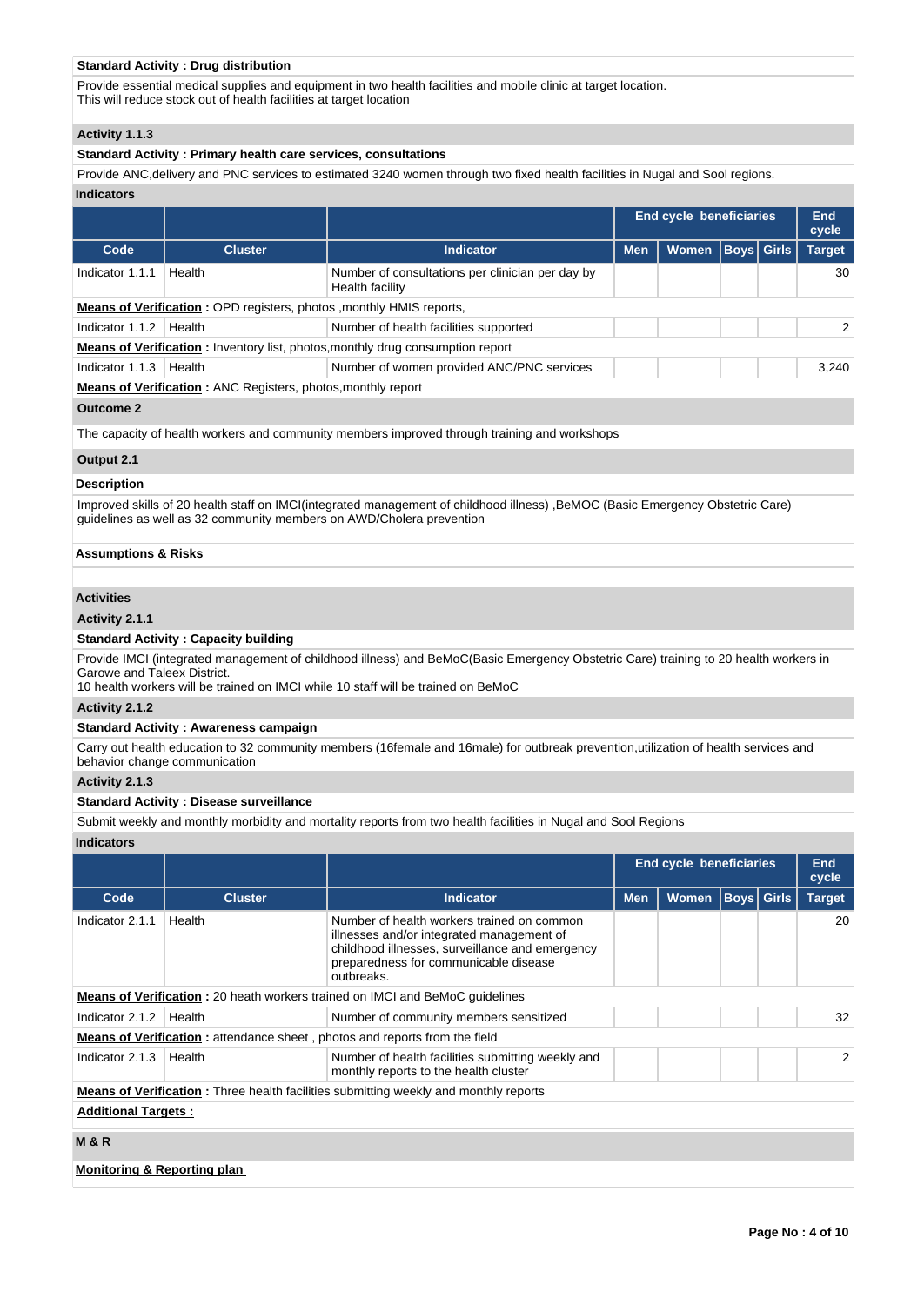#### Monitoring and Reporting

KAALO will hire monitoring and evaluation officer who will undertake monthly project visit to ensure that the project interventions are in line with planned activities and target indicators vs planned.. Our project M&E Officer together with program team and beneficiaries will employ routine information gathering systems through weekly field/ site visits prepare progress reports, carry out rapid monthly assessments on project activities

through respected community leaders who will work with KAALO on any risk that project may face. KAALO will also undertake quarterly supported supervision visit at target health centers and reported will be shared with stakeholders. Monitoring tools to be used include:

-Field visits

-individual interview

-Focus Group Discussion.

A monitoring and evaluation plan will be developed for the project. This will include a detailed indicator performance tracking table that will be used to track progress towards performance targets

The project management team will closely monitor the deliverable in the project. This will be done in partnership with the community and expected beneficiaries., Monthly progress will be reported with respect to statutory reporting templates. The project's outputs will be monitored on a regular basis. This will further be useful in monitoring how the activities are contributing to the overall project objectives. The project team will work closely with the community under the leadership of health committees, established by Kaalo under its WASH project, elders, district chairpersons and local area leaders to ensure that project activities are being undertaken as planned and in line with procedures and standards. Methods of collecting results will include regular projects site visits, review of project documents as well as regular meetings with village committees (health committees) and learning center leaders for participatory action plan developments. Lessons learnt and feedback from monitoring exercise will be documented and the information shared with UNOCHA.KAALO will share updates with health cluster both at field and Nairobi level.

There is the risk of insecurity in the project area and to avert this risk, KAALO will apply risk assessment tools closely engage the local leaders, government officials and the community to pre-empty any possible threat. KAALO with consultations from MOH will also mitigate risks with full participation of all stakeholders in the project, with the help of MoH, all concerned stakeholder will held meeting at field to discuss any challenge that may arise ,

The organization will adhere to the humanitarian principle of cause no harm at all times

### **Workplan**

| <b>Activity description</b>                                                                                                                                                                                                                                                 | Year | 2 |   | 5            | 6.           |              | 8                       | 9            |  |  |
|-----------------------------------------------------------------------------------------------------------------------------------------------------------------------------------------------------------------------------------------------------------------------------|------|---|---|--------------|--------------|--------------|-------------------------|--------------|--|--|
| Activity 1.1.1: Provide consultation for diagnosis and treatment of common<br>illnesses through Health facilities/mobile clinic to 60% of target vulnerable<br>communities(including 10800 boys, 10800 girls, 5400 men and 9000 women) in<br>Nugal and Sool Regions         | 2016 |   | X | X.           | ΙX.          | $X \times X$ |                         |              |  |  |
| Activity 1.1.2: Provide essential medical supplies and equipment in two health<br>facilities and mobile clinic at target location.<br>This will reduce stock out of health facilities at target location                                                                    | 2016 |   | X | $\mathsf{x}$ | <sup>X</sup> | ΙX.          | $\mathsf{I} \mathsf{X}$ | $\mathsf{X}$ |  |  |
| Activity 1.1.3: Provide ANC, delivery and PNC services to estimated 3240 women<br>through two fixed health facilities in Nugal and Sool regions.                                                                                                                            | 2016 |   | X | $\mathsf{x}$ | $\mathsf{X}$ | $\mathsf{X}$ | $\mathsf{I} \mathsf{X}$ | $\mathsf{X}$ |  |  |
| Activity 2.1.1: Provide IMCI (integrated management of childhood illness) and<br>BeMoC(Basic Emergency Obstetric Care) training to 20 health workers in Garowe<br>and Taleex District.<br>10 health workers will be trained on IMCI while 10 staff will be trained on BeMoC | 2016 |   | X | $\times$     |              |              |                         |              |  |  |
| Activity 2.1.2: Carry out health education to 32 community members (16 female and<br>16male) for outbreak prevention, utilization of health services and behavior change<br>communication                                                                                   | 2016 |   | X |              | X            |              |                         |              |  |  |
| Activity 2.1.3: Submit weekly and monthly morbidity and mortality reports from two<br>health facilities in Nugal and Sool Regions                                                                                                                                           | 2016 |   | X | $\mathsf{x}$ | ΙX.          | $\mathsf{X}$ | $\mathsf{I} \mathsf{X}$ | $\mathsf{X}$ |  |  |

### **OTHER INFO**

### **Accountability to Affected Populations**

KAALO will apply humanitarian principles which includes accountability to affected population by ensuring that beneficiaries involved during assessment, design of the project and project implementation,

Community will take part project monitoring to ensure that they are aware of projects achievement vs planned.

Complaint mechanism will be developed to ensure that feedback and complains are captured and improve quality of services. KAALO will invite target community members on orientation workshop about the project objectives, activities and outcome of project.

KAALO will organize community meetings before and during the project inception, in order to give the community a clear picture about the project objectives and activities. The organization has estblished committees in its Wash project that will have hand-in-hand working relations with the project team and beneficiary communities and will exchange any information related to the management and implementation of project activities.

Beneficiary Feedback and Response Mechanism (CFRM) will also be used to make sure that the beneficiaries are satisfied with services provided and complaints can be channeled to the right direction, there will be comprehensive checklists based on the consultations with beneficiary's communities that will be applied to facilitate the CFRM process, there will be direct contact between community leaders and project team as technique of CFRM to act accordingly in case of complaints.

KAALO will adhere the principles of "do no Harm" through not creating any partial, nepotism, conflict oriented and sensitive issues within the project effaced population and beneficiaries. KAALO will adhere to these principles of do no harm at all times throughout the project cycle by involving all categories of the community.

#### **Implementation Plan**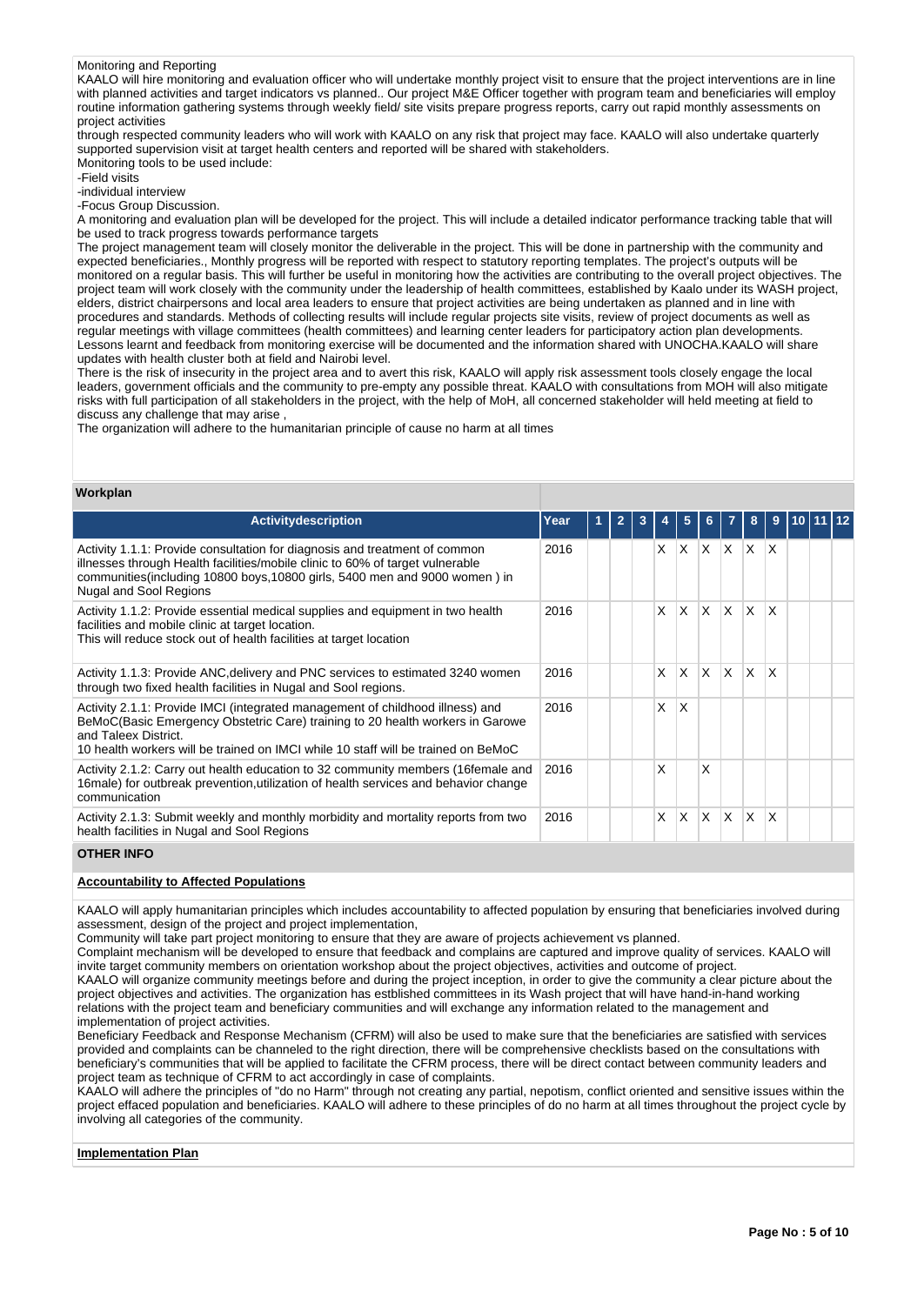KAALO's Health project manager will be directly responsible for the technical oversight and implementation of the project with the help of the program team , the team will develop detailed implementation plan with hiring of staff and vehicles, procurement of medicines and supplies, identification of sites for mobile health interventions along with nutrition teams, and identify community volunteers , to achieve the intended project objectives and activities, KAALO will promote community participatory approach enhancing participation and involvement of the target beneficiary through organizing community consultation meetings to ensure ownership. Quarterly meetings will be held with the community members and other stakeholders to update them on project activities and get their valuable input on how best to achieve the desired goals. To provide effective coordination qualified nurses will be recruited to diagnose and treat common illnesses. Skilled, midwives will provide antenatal and delivery services to reduce the high maternal and infant morbidity and mortality.

The organization will adhere to the humanitarian principle of cause no harm at all times.

The staffs to be involved in the project include 1.project manager 1(GA) 2. Admin and Finance (B9) 3. Midwives 5.Nurses, 6. Auxiliary nurses (C11).

## **Coordination with other Organizations in project area**

| Name of the organization          | Areas/activities of collaboration and rationale |
|-----------------------------------|-------------------------------------------------|
| Save the children                 | Implementation of EPHS projetc                  |
| <b>Growe Hospital</b>             | Refer complicated cases to the hospital         |
| Environment Marker Of The Draiget |                                                 |

# **Environment Marker Of The Project**

## **Gender Marker Of The Project**

2a- The project is designed to contribute significantly to gender equality

## **Justify Chosen Gender Marker Code**

The overall project activities and outputs are gender sensitive with equal access to boys,girls ,men and women.KAALO recognize that different needs of the target people and will ensure to meet these needs,.

the project will also deliver PHC (primary health care) services through outreaches to IDP camps and rural villages to help women access services at their door and minimize risk of GBV incidence while walking long distances to seek health care services

#### **Protection Mainstreaming**

Protection mainstreaming will be considered in all activities ,for example mobile teams will go to IDPs nearest to their settlements to avoid long distances , this will reduce the burden of women/girls and time spent in seeking health care services in long distance and which may cause women/girls to be raped.The proposed activities are crafted to ensure the full and active participation of women in project implementation and on-going monitoring-based planning, particularly in the community components of the project. Opportunities to directly encourage women's participation exist through ensuring a 50:50 gender balance in the community structures such as village committees, community based volunteer. The mobile nutrition sites will be selected in collaboration with the village committee in area that is safe from any violence to the beneficiaries

KAALO will cooperate closely with the committees to have got the capacities through training and they need in order to have capabilities to claim their rights

#### **Country Specific Information**

#### **Safety and Security**

Generally, targeted areas are safe and secure and have no security obstacles as of now; the established government structure responsible for security issues in the respective districts is functioning

safety and security measures were taken into account by close consultation with women in programme design like mobile clinics were established close to their settlement

the organization will apply do no harm principles and other humanitarian principles that must be upheld throughout the project period.

#### **Access**

KAALO has been operating in Puntland since its inception when the Puntland people fled from Mogdisho due to civil in Somalia, since beginning KAALO has implemented more than 113 projects only in Puntland, this shows how KAALO has cordial relationship with the puntland communities of which it has been helping since the organization established, KAALO enjoys full access from all corners of puntland including the government , civil societies, beneficiaries as well as needy people including the drought effected populations. KAALO has main office in Garowe and sub office in Bari region and have accessibility to the target locations;

# **BUDGET**

| Code | <b>Budget Line Description</b>                                                                             |                                                                                                                                                                                                                                                     | D / S Quantity Unit | <b>cost</b>  | <b>Duration</b><br><b>Recurran Charged</b><br>ce | $\frac{9}{6}$<br>to CHF | <b>Total Cost</b> |
|------|------------------------------------------------------------------------------------------------------------|-----------------------------------------------------------------------------------------------------------------------------------------------------------------------------------------------------------------------------------------------------|---------------------|--------------|--------------------------------------------------|-------------------------|-------------------|
|      | <b>Staff and Other Personnel Costs</b>                                                                     |                                                                                                                                                                                                                                                     |                     |              |                                                  |                         |                   |
| 1.1  | <b>Project Manager</b>                                                                                     | D                                                                                                                                                                                                                                                   |                     | 2,000<br>.00 | 6                                                | 10000.00<br>%           | 12,000.00         |
|      | The project manager will oversee the overall implementation of the project.<br>final report of the project | He/she responsible of all project implementation, management, coordination of partners, reporting monthly, interim progress and<br>He/she will ensure the project objectives are delivered. One person @2000 inclusive health benefits and security |                     |              |                                                  |                         |                   |
| 1.2  | HMIS/MEAL officer                                                                                          | D                                                                                                                                                                                                                                                   |                     | 1,500<br>.00 | 6                                                | 10000.00<br>%           | 9.000.00          |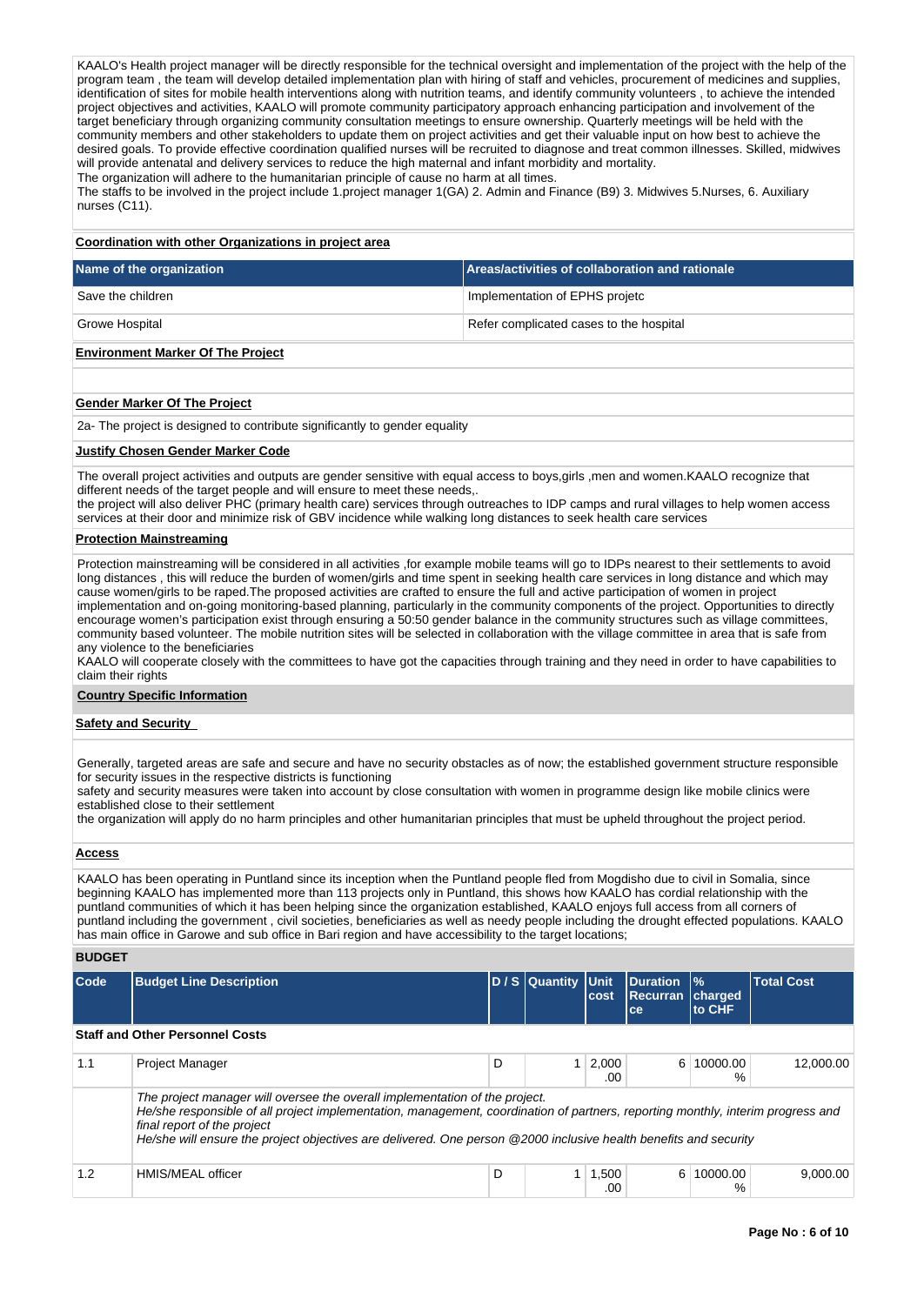|      | HMIS officer will support the collection, analysis,interpretation and sharing of data from the facilities.One officer will earn<br>\$1500/month for 6 months inclusive safety and security and health benifits                                                                                                       |   |                |                                 |   |                             |            |
|------|----------------------------------------------------------------------------------------------------------------------------------------------------------------------------------------------------------------------------------------------------------------------------------------------------------------------|---|----------------|---------------------------------|---|-----------------------------|------------|
| 1.3  | Admin and Finance assistance                                                                                                                                                                                                                                                                                         | D |                | 1 700.0<br>0                    |   | 6 10000.00<br>$\%$          | 4,200.00   |
|      | Admin and Finance assistance will prepare budgets and keep record of all the financial transactions. One person@700/month for<br>6 months                                                                                                                                                                            |   |                |                                 |   |                             |            |
| 1.4  | Logistic officer                                                                                                                                                                                                                                                                                                     | D |                | $1 \mid 1,000$<br>.00           | 6 | 6000.00<br>$\%$             | 3,600.00   |
|      | Logistic office will responsible for procurement of supplies and equipment , inventory one logistic officer at cost rate \$1000<br>inclusive medical and security charges                                                                                                                                            |   |                |                                 |   |                             |            |
| 1.5  | Midwives (3 midwives per facility)                                                                                                                                                                                                                                                                                   | D |                | 6 450.0<br>0                    |   | 6 10000.00<br>℅             | 16,200.00  |
|      | Midwives will provide advice, care and support for women and their partners and families before, during and after childbirth. They<br>conduct deliveries.6 midwives (3 per facility) will be paid \$450/month 6 months.                                                                                              |   |                |                                 |   |                             |            |
| 1.6  | Nurses (3 per facility)                                                                                                                                                                                                                                                                                              | D |                | 6 450.0<br>0                    |   | 6 10000.00<br>$\%$          | 16,200.00  |
|      | Nurses will perform diagnosis and treatment of minor illnesses. They will offer preventive services such as health education and<br>mobilization sessions. 6 nurses (3 per facility) each will earn a salary of 450/month for 6 months                                                                               |   |                |                                 |   |                             |            |
| 1.7  | <b>Auxiliary Nurses/midwives</b>                                                                                                                                                                                                                                                                                     | D |                | $12 \mid 250.0$<br><sup>0</sup> |   | 6 10000.00<br>$\frac{9}{6}$ | 18,000.00  |
|      | Auxiliary nurses will help the nurses/midwives carryout their tasks effectively, 12 auxiliary nurses(six per facility including one for<br>ANC, two for delivery, one for under five, one for vaccination, one for health education and awareness session                                                            |   |                |                                 |   |                             |            |
| 1.8  | Support staff (cleaner                                                                                                                                                                                                                                                                                               | D |                | 3 150.0<br>0                    |   | 6 10000.00<br>℅             | 2,700.00   |
|      | cleaners will work in the project(one cleaner per facility and 1 mobile clinic) the cleaners will clean the facilities and ensure the<br>activities take place in sanitary environment .Each Cleaner will earn a salary of \$150 per month for 6 months. -                                                           |   |                |                                 |   |                             |            |
| 1.9  | community midwive                                                                                                                                                                                                                                                                                                    | D |                | 6 200.0<br>$\Omega$             |   | 6 10000.00<br>$\%$          | 7,200.00   |
|      | identification of pregnancy mothers on danger signs, early referral to facility, ke part awareness and mobilization at community<br>level, 2 per facility and 1 for mobile clinic will be paid 150 per month inclusive transportation, medical and security charges.                                                 |   |                |                                 |   |                             |            |
| 1.10 | Medical doctor                                                                                                                                                                                                                                                                                                       | D |                | $2 \mid 1,800$<br>.00           |   | 6 10000.00<br>$\frac{9}{6}$ | 21,600.00  |
|      | Coaching and for general consulations and treating complicated cases, routine supervision of facilities and mobile clinic. one for<br>Garowe and other for Taleex districs                                                                                                                                           |   |                |                                 |   |                             |            |
| 1.11 | Nurses for outreach team/mobile clinic                                                                                                                                                                                                                                                                               | D | $\overline{4}$ | 450.0<br>0                      |   | 6 10000.00<br>%             | 10,800.00  |
|      | four nurses for outreach teams to IDPs in Garowe district , performing vaccination for children under five, OPD consultation (one<br>nurse for under five, one nurse for over five consultation (OPD), one nurse for ANC consultation and other for nutrition screening<br>and Infant and young feeding counselling. |   |                |                                 |   |                             |            |
| 1.12 | Pharmacist for mobile clinic                                                                                                                                                                                                                                                                                         | D | 4              | 250.0<br>0                      |   | 6 10000.00<br>℅             | 6,000.00   |
|      | for preparing drugs prescribed by doctor/nurses/midwife to the patient. one for Talex health center, one for Garowe health center<br>and two for mobile team                                                                                                                                                         |   |                |                                 |   |                             |            |
| 1.13 | Security                                                                                                                                                                                                                                                                                                             | D |                | 6 150.0<br>0                    |   | 6 10000.00<br>$\%$          | 5,400.00   |
|      | three quards will be employed in the project to provide security in the 2 health facilities. Each quard will be paid \$150 per month<br>for 6 month.                                                                                                                                                                 |   |                |                                 |   |                             |            |
|      | <b>Section Total</b>                                                                                                                                                                                                                                                                                                 |   |                |                                 |   |                             | 132,900.00 |
|      | Supplies, Commodities, Materials                                                                                                                                                                                                                                                                                     |   |                |                                 |   |                             |            |
| 2.1  | Medical supplies                                                                                                                                                                                                                                                                                                     | D | 2 <sup>1</sup> | 18,40<br>9.28                   |   | 1 10000.00<br>%             | 36,818.56  |
|      | Medical supplies will be purchased for the two facilities (at rate of USD) 18409 per facility) for outpatient and inpatient treatment.                                                                                                                                                                               |   |                |                                 |   |                             |            |
| 2.2  | Freight and transport                                                                                                                                                                                                                                                                                                | D |                | $1 \quad 5,198$<br>.00          |   | 1 10000.00<br>%             | 5,198.00   |
|      | Freight and Transport cost including Cargo and flight cost-NBO-Garowe-4.5usd per kilo<br>Vehicle Rental for transportation of drugs from Garowe to Taleex(2 trips).                                                                                                                                                  |   |                |                                 |   |                             |            |
| 2.3  | Storage cost                                                                                                                                                                                                                                                                                                         | D |                | 2 400.0<br>0                    |   | 5 10000.00<br>%             | 4,000.00   |
|      | Two storage (one for Garowe and one for Bari) at rate of 400 dollars                                                                                                                                                                                                                                                 |   |                |                                 |   |                             |            |
| 2.4  | Training of 10 health staff on IMCI guidelines.                                                                                                                                                                                                                                                                      | D | 1 <sup>1</sup> | 3,670<br>.00                    |   | 1 10000.00<br>$\%$          | 3,670.00   |
|      | 10 health staff will be trained on IMCI guidelines for five days at 3895 inclusive including consultant fees, stationary. attached BOQ                                                                                                                                                                               |   |                |                                 |   |                             |            |
| 2.5  | Training of 10 health staff on BeMoC guidelines.                                                                                                                                                                                                                                                                     | D |                | $1 \mid 3,670$<br>.00           |   | 1 10000.00<br>%             | 3,670.00   |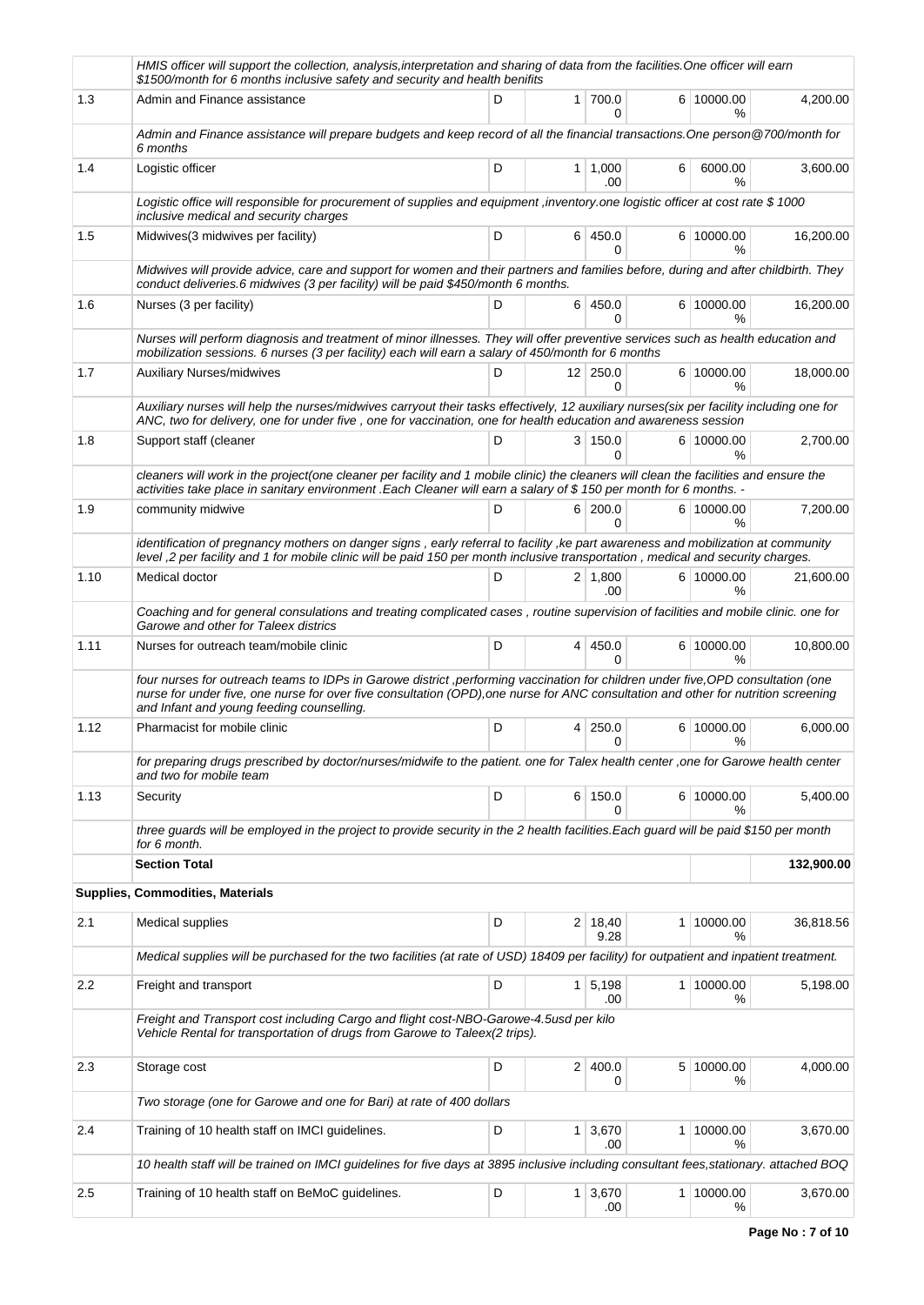|                         | 10 nidwives will be trained on BeMOC for five days. 3895 dollar inclusive including consultant fees stationary attached BOQ                                                                                                                                                                                         |   |                 |                        |                             |            |
|-------------------------|---------------------------------------------------------------------------------------------------------------------------------------------------------------------------------------------------------------------------------------------------------------------------------------------------------------------|---|-----------------|------------------------|-----------------------------|------------|
| 2.6                     | Training 32 community members on AWD/Prevention                                                                                                                                                                                                                                                                     | D |                 | 1 5,056<br>.00         | 1 10000.00<br>%             | 5,056.00   |
|                         | AWD prevention training will be organized for 32 community members in Garowe district.                                                                                                                                                                                                                              |   |                 |                        |                             |            |
| 2.7                     | Delivery Beds                                                                                                                                                                                                                                                                                                       | D | 4 <sup>1</sup>  | 500.0<br>$\Omega$      | 1 10000.00<br>℅             | 2,000.00   |
|                         | 4 delivery beds(one for each MCH) for conducting deliveries each cost \$500                                                                                                                                                                                                                                         |   |                 |                        |                             |            |
| 2.8                     | <b>ANC/PNC</b> beds                                                                                                                                                                                                                                                                                                 | D | 10 <sup>1</sup> | 300.0<br>$\Omega$      | 1 10000.00<br>%             | 3,000.00   |
|                         | 10 ANC/PNC beds for management and observing mothers after delivery at a cost of \$300                                                                                                                                                                                                                              |   |                 |                        |                             |            |
| 2.9                     | Chairs                                                                                                                                                                                                                                                                                                              | D |                 | 30 14.00               | 1 10000.00<br>%             | 420.00     |
|                         | for the ANC, PNC, <5YRS, >5YRS and mobile outreach                                                                                                                                                                                                                                                                  |   |                 |                        |                             |            |
| 2.10                    | <b>Tables</b>                                                                                                                                                                                                                                                                                                       | D |                 | 10 50.00               | 1 10000.00<br>%             | 500.00     |
|                         | Tables for mobile teams outreach                                                                                                                                                                                                                                                                                    |   |                 |                        |                             |            |
| 2.11                    | Car rent                                                                                                                                                                                                                                                                                                            | D |                 | $2 \mid 1,800$<br>.00  | 6 10000.00<br>%             | 21,600.00  |
|                         | The vehicle will be used by staff to go to project sites to conduct activities 4.1.2 Two vehicles will be hired for the project for<br>supervision, patient referrals and for the project officers to reach the project area. the cost is 1800 per vehicle(<br>driver, maintenance, fuels etc) for Garowe and Talex |   |                 |                        |                             |            |
| 2.12                    | Mission and Joint Supervision Cost MOH and KAALO                                                                                                                                                                                                                                                                    | D |                 | $1 \mid 10,25$<br>0.00 | 1 10000.00<br>%             | 10,250.00  |
|                         | field visit to review the project implementation with the Ministry of health<br>Flight Mission for senior management in Sool Region to visit project site and two trips for Joint Supervision cost for ministry of<br>health and KAALO in Taleex and Garowe health centers for five days per trip                   |   |                 |                        |                             |            |
| 2.13                    | Health center Registers -                                                                                                                                                                                                                                                                                           | D |                 | 20 35.00               | 1 10000.00<br>$\frac{9}{6}$ | 700.00     |
|                         | 20 register (10 per facility (2 ANC, 2 delivery, 2 PNC registers,2 under five and 2 over register )for two health facilities                                                                                                                                                                                        |   |                 |                        |                             |            |
|                         | <b>Section Total</b>                                                                                                                                                                                                                                                                                                |   |                 |                        |                             | 96,882.56  |
|                         | <b>General Operating and Other Direct Costs</b>                                                                                                                                                                                                                                                                     |   |                 |                        |                             |            |
| 7.1                     | <b>Filed Mission Communication</b>                                                                                                                                                                                                                                                                                  | D | 1 <sup>1</sup>  | 1,320<br>.00           | 1   10000.00<br>%           | 1,320.00   |
|                         | communications including mobile air time for project manager and Health center staff (two nurses and two midwives)                                                                                                                                                                                                  |   |                 |                        |                             |            |
| 7.2                     | Water and Electricity                                                                                                                                                                                                                                                                                               | D |                 | 2 140.0<br>0           | 6 10000.00<br>%             | 1,680.00   |
|                         | electricity and water bill for two health facilities at cost of 100 dollar per facility                                                                                                                                                                                                                             |   |                 |                        |                             |            |
|                         | <b>Section Total</b>                                                                                                                                                                                                                                                                                                |   |                 |                        |                             | 3,000.00   |
| <b>SubTotal</b>         |                                                                                                                                                                                                                                                                                                                     |   | 141.00          |                        |                             | 232,782.56 |
| <b>Direct</b>           |                                                                                                                                                                                                                                                                                                                     |   |                 |                        |                             | 232,782.56 |
| Support                 |                                                                                                                                                                                                                                                                                                                     |   |                 |                        |                             |            |
| <b>PSC Cost</b>         |                                                                                                                                                                                                                                                                                                                     |   |                 |                        |                             |            |
| <b>PSC Cost Percent</b> |                                                                                                                                                                                                                                                                                                                     |   |                 |                        |                             | 7%         |
| PSC Amount              |                                                                                                                                                                                                                                                                                                                     |   |                 |                        |                             | 16,294.78  |
| <b>Total Cost</b>       |                                                                                                                                                                                                                                                                                                                     |   |                 |                        |                             | 249,077.34 |
|                         | <b>Grand Total CHF Cost</b>                                                                                                                                                                                                                                                                                         |   |                 |                        |                             | 249,077.34 |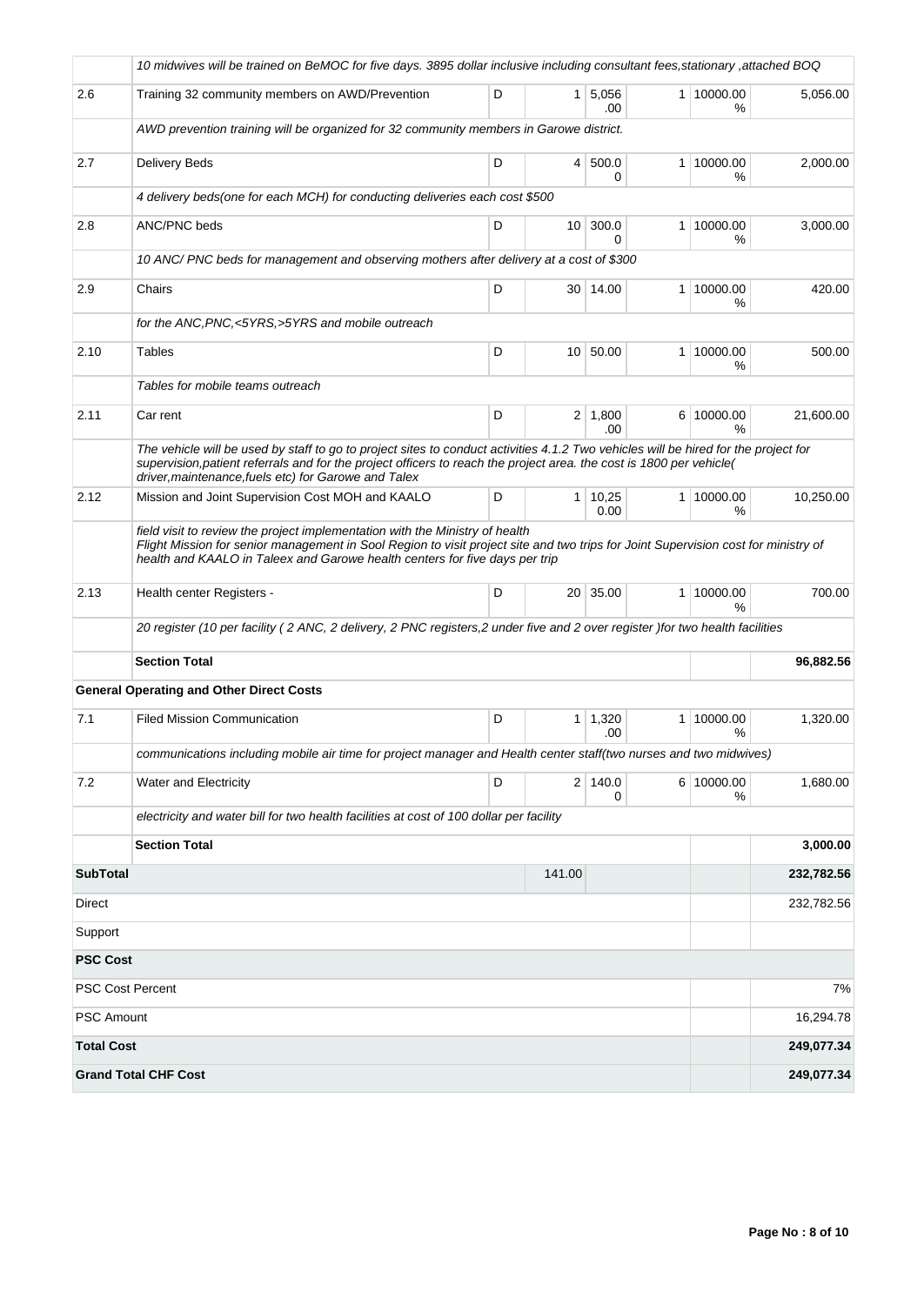# **Project Locations**

| <b>Location</b>                      | <b>Estimated</b><br>percentage<br>of budget<br>for each<br><b>location</b> | <b>Estimated number of beneficiaries</b><br>for each location |              |                   |       |              | <b>Activity Name</b>                                                                                                                                                                                                                                                                                                                                                                                                                                                                                                                                                                                                                                                                                                                                                                                                                                                                                                                                                                                                                                                                                                                                                                                                                                                                                 |
|--------------------------------------|----------------------------------------------------------------------------|---------------------------------------------------------------|--------------|-------------------|-------|--------------|------------------------------------------------------------------------------------------------------------------------------------------------------------------------------------------------------------------------------------------------------------------------------------------------------------------------------------------------------------------------------------------------------------------------------------------------------------------------------------------------------------------------------------------------------------------------------------------------------------------------------------------------------------------------------------------------------------------------------------------------------------------------------------------------------------------------------------------------------------------------------------------------------------------------------------------------------------------------------------------------------------------------------------------------------------------------------------------------------------------------------------------------------------------------------------------------------------------------------------------------------------------------------------------------------|
|                                      |                                                                            | Men                                                           | <b>Women</b> | <b>Boys</b>       | Girls | <b>Total</b> |                                                                                                                                                                                                                                                                                                                                                                                                                                                                                                                                                                                                                                                                                                                                                                                                                                                                                                                                                                                                                                                                                                                                                                                                                                                                                                      |
| Nugaal -> Garowe -> Garowe           |                                                                            | 25 2,250                                                      |              | 3,750 4,500 4,500 |       |              | 15,00 Activity 1.1.1 : Provide consultation for diagnosis<br>0 and treatment of common illnesses through<br>Health facilities/mobile clinic to 60% of target<br>vulnerable communities (including 10800<br>boys, 10800 girls, 5400 men and 9000 women) in<br>Nugal and Sool Regions<br>Activity 1.1.2 : Provide essential medical supplies<br>and equipment in two health facilities and mobile<br>clinic at target location.<br>This will reduce stock out of health facilities at<br>target location<br>Activity 1.1.3 : Provide ANC, delivery and PNC<br>services to estimated 3240 women through two<br>fixed health facilities in Nugal and Sool regions.<br>Activity 2.1.1 : Provide IMCI (integrated<br>management of childhood illness) and BeMoC<br>(Basic Emergency Obstetric Care) training to 20<br>health workers in Garowe and Taleex District.<br>10 health workers will be trained on IMCI while<br>10 staff will be trained on BeMoC<br>Activity 2.1.2 : Carry out health education to 32<br>community members (16female and 16male) for<br>outbreak prevention, utilization of health services<br>and behavior change communication<br>Activity 2.1.3 : Submit weekly and monthly<br>morbidity and mortality reports from two health<br>facilities in Nugal and Sool Regions       |
| Nugaal -> Garowe -><br>Garowe/Waberi |                                                                            | 25 2,250                                                      |              | 3,750 4,500 4,500 |       |              | 15,00 Activity 1.1.1 : Provide consultation for diagnosis<br>0 and treatment of common illnesses through<br>Health facilities/mobile clinic to 60% of target<br>vulnerable communities (including 10800<br>boys, 10800 girls, 5400 men and 9000 women) in<br><b>Nugal and Sool Regions</b><br>Activity 1.1.2 : Provide essential medical supplies<br>and equipment in two health facilities and mobile<br>clinic at target location.<br>This will reduce stock out of health facilities at<br>target location<br>Activity 1.1.3 : Provide ANC, delivery and PNC<br>services to estimated 3240 women through two<br>fixed health facilities in Nugal and Sool regions.<br>Activity 2.1.1 : Provide IMCI (integrated<br>management of childhood illness) and BeMoC<br>(Basic Emergency Obstetric Care) training to 20<br>health workers in Garowe and Taleex District.<br>10 health workers will be trained on IMCI while<br>10 staff will be trained on BeMoC<br>Activity 2.1.2 : Carry out health education to 32<br>community members (16female and 16male) for<br>outbreak prevention, utilization of health services<br>and behavior change communication<br>Activity 2.1.3: Submit weekly and monthly<br>morbidity and mortality reports from two health<br>facilities in Nugal and Sool Regions |